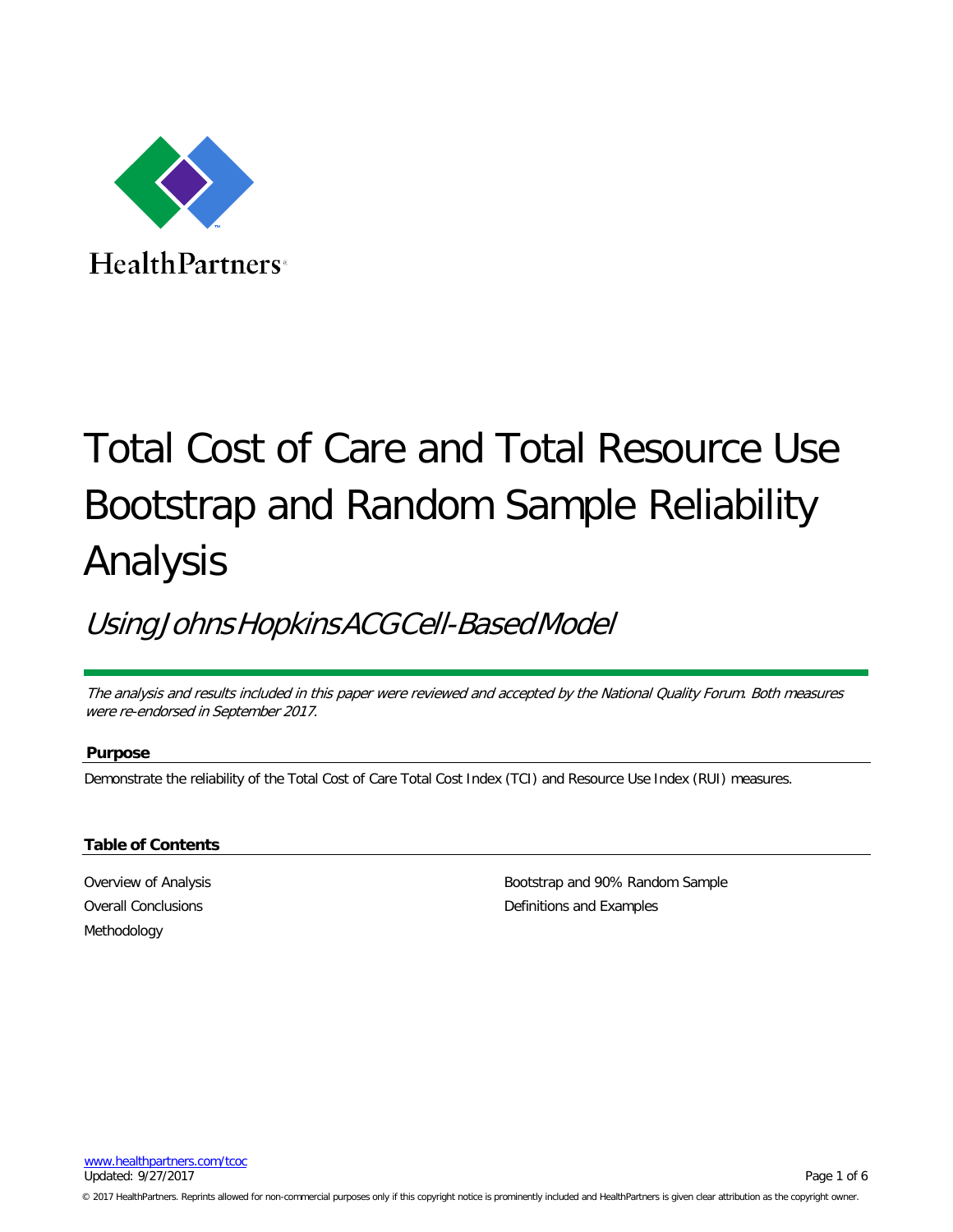

#### <span id="page-1-0"></span>**Overview of Analysis**

Total Cost of Care Total Cost Index (TCI) and Resource Use Index (RUI) are measures of a provider's effectiveness of managing their primary care attributed population across the care continuum. The TCI and RUI measures were applied to HealthPartners primary care providers as per the measure specifications and results were calculated for 2015.

The reliability testing demonstrates the repeatability of producing the same results a high proportion of the time. To measure the reliability of the TCI and RUI measures the actual results were compared to the results calculated by two sampling methods, bootstrapping and a 90% random sample.

These methods were chosen as they represent the measure intent, which is that the TCI and RUI measures represent providers' average total cost of care and resource use across their population. Since the measures are aggregated to the provider group level, evaluation of member level variability is not necessary.

In the bootstrapping method members that were attributed to a provider group were randomly selected with replacement. This method artificially creates variation around a provider group's total cost of care and resource use as each randomly selected iteration (sample populations) does not truly represent the provider's case mix of patients. What this method does however is give an indication as to the repeatability of the measure by comparing how closely the actual total cost and resource use measure are to the bootstrapped averages.

In the 90% random sample method, the members that were attributed to a provider group were randomly sampled at the 90% membership level without replacement. This technique was employed to create variation within a provider group by leveraging their own population and controlling for the patient case mix variation that is introduced when random sampling is employed.

#### <span id="page-1-1"></span>**Overall Conclusions**

- The differences between the Actual TCI results and both the bootstrap and 90% sample results are very small ranging from -0.0059 to 0.0075 in the bootstrap to -0.0022 to 0.0012 in the 90% sample.
- The variances from Actual RUI ranged from -0.0036 to 0.0065 in the bootstrap to -0.0020 to 0.0015 in the 90% sample.
- <span id="page-1-2"></span>The bootstrap results indicate that the TCIs and RUIs are reliable as the provider variation within all groups is <1% whereas the variation between groups spans >110%.

#### **Methodology**

To perform the bootstrap, the SAS PROC SURVEYSELECT procedure with the Unrestricted Random Sample option for full replacement utilized to create a series of random samples for each provider group being measured. Full replacement means that one observation is drawn at random, recorded, and then placed back into the data pool so that it can be drawn again if randomly selected. The number of records sampled are drawn such that the samples created are the same size as the original number of attributed members for the provider group. In this way, it is theoretically possible (although virtually improbable) to produce a sample of size n that could consist of the same record drawn n times in a row. This sample process was performed 500 times for each provider group being analyzed, to produce 500 sets of risk-adjusted Total Cost of Care and Resource Use results for each provider (see figure 1 in the definitions section for more information).

Once the 500 samples were created for each provider group, the total costs of care and resource use of each sample for each provider group were compared to the network average to produce risk adjusted indices. The mean TCI from these 500 iterations was computed and compared to the Actual TCI and RUI indices for each provider group.

In the second method, 90% of attributed provider group members were randomly selected, without replacement. A 90% sample was used despite having the full health plan provider population, as a concession to provider claims that errors in administrative data may not allow for a perfect 100% representation of their population. The sampling process was performed using the SAS PROC SURVEYSELECT procedure with the Simple Random Sample (SRS) option. This method allows for each attributed member to be selected only one time until 90% of the total provider population has been reached. The 90% sampling process was repeated 500 times for each provider group. Attributed members' total costs and resource use were aggregated in each sample to produce 500 TCI results for each provider group (see figure 2 in the definitions section for more information). The mean of the sampled Total Cost and Resource Use indices was calculated for each provider group and compared to the Actual TCI and RUI indices for each provider group.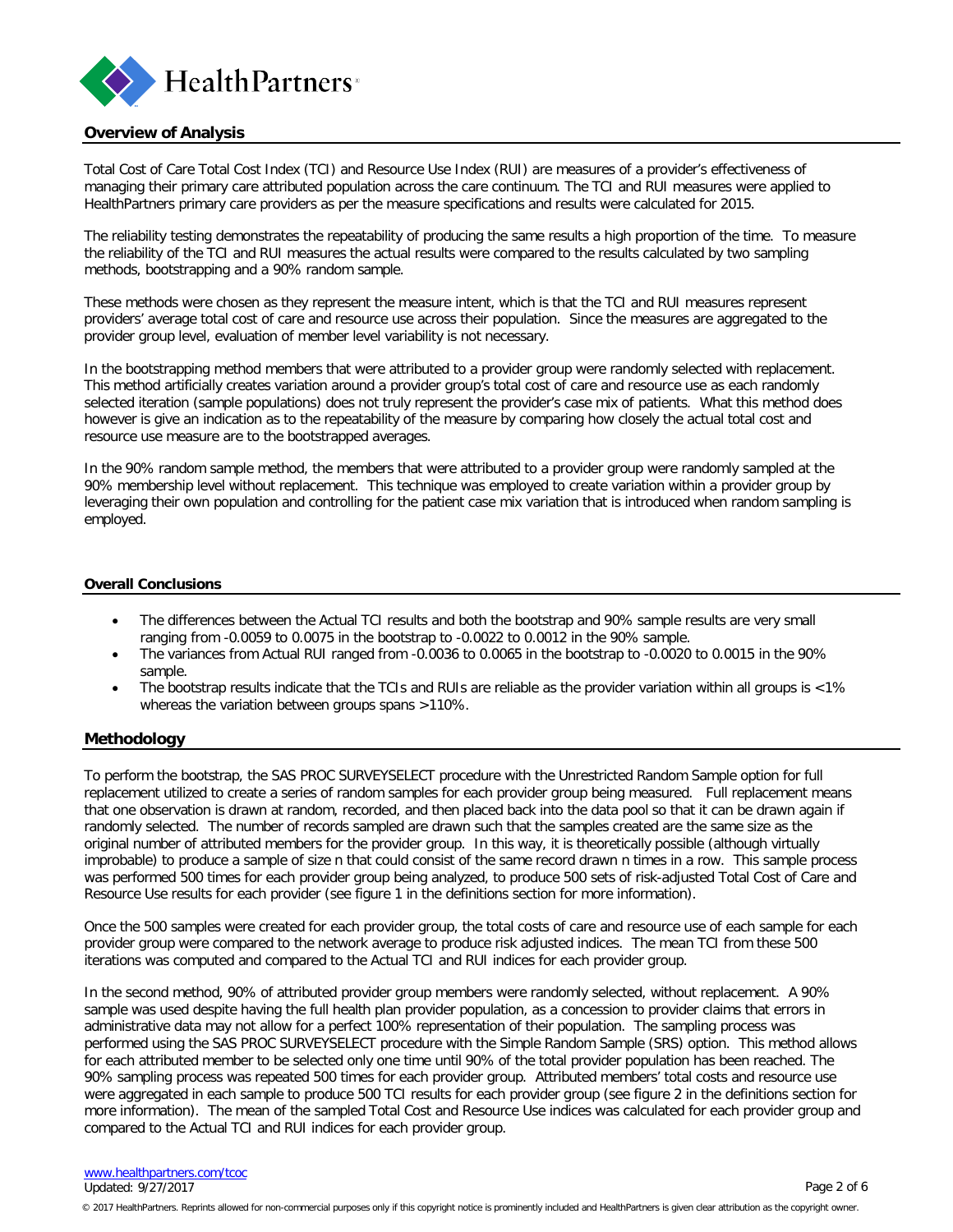

#### <span id="page-2-0"></span>**Bootstrap and 90% Random Sample**

The mean Total Cost Index and Resource Use results from the bootstrap and 90% samples compared to the actual TCI and RUI results for each provider group are displayed on the charts on the following pages. The **variance** between the actual TCI and RUI to the bootstrap results is shown on the far right of each chart. The TCI and RUI charts are sorted in ascending order by TCI. See [Appendix](#page-5-0) A for detailed results.



[www.healthpartners.com/tcoc](http://www.healthpartners.com/tcoc) Updated: 9/27/2017 Page 3 of 6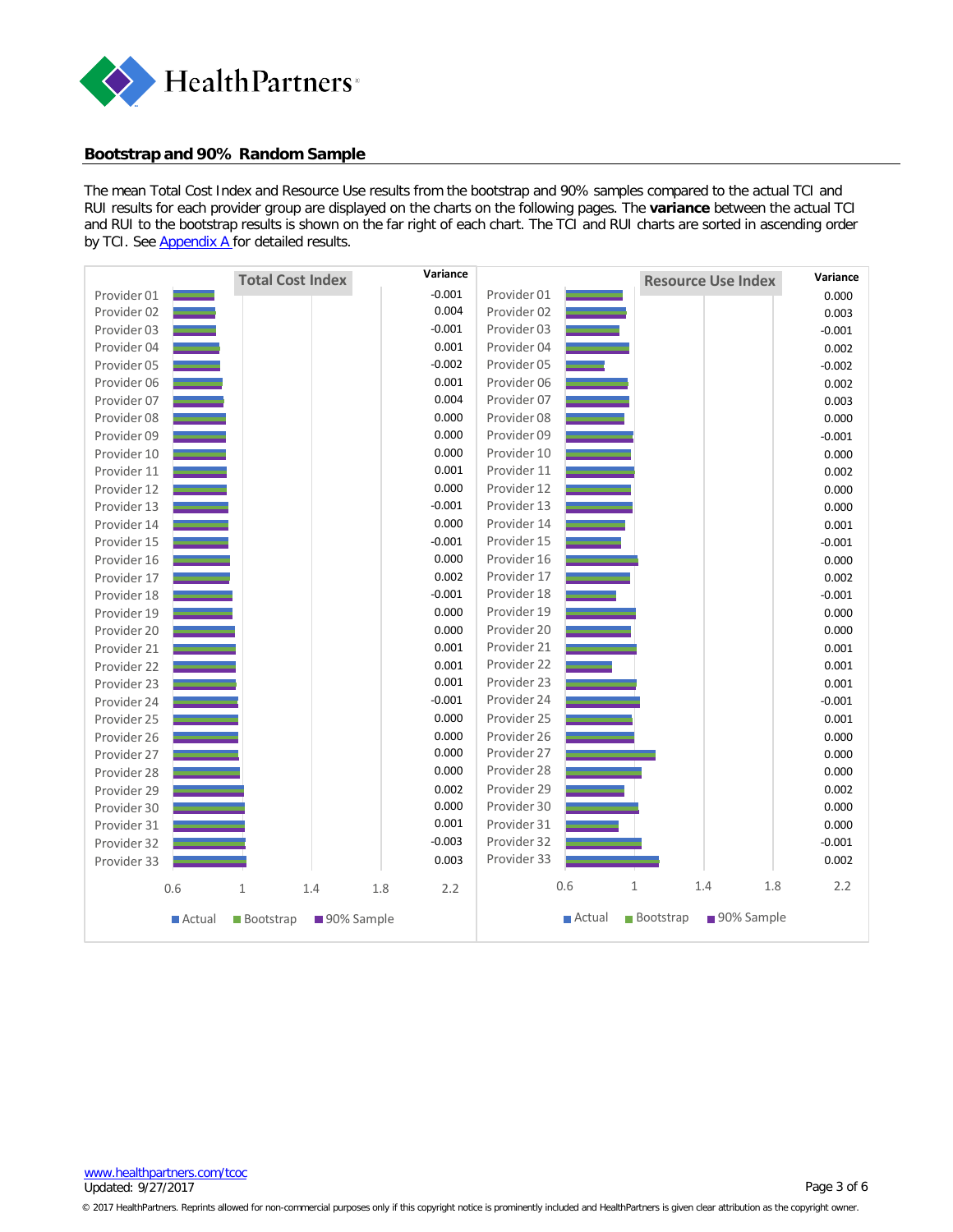

## Continued from previous page.



[www.healthpartners.com/tcoc](http://www.healthpartners.com/tcoc) Updated: 9/27/2017 Page 4 of 6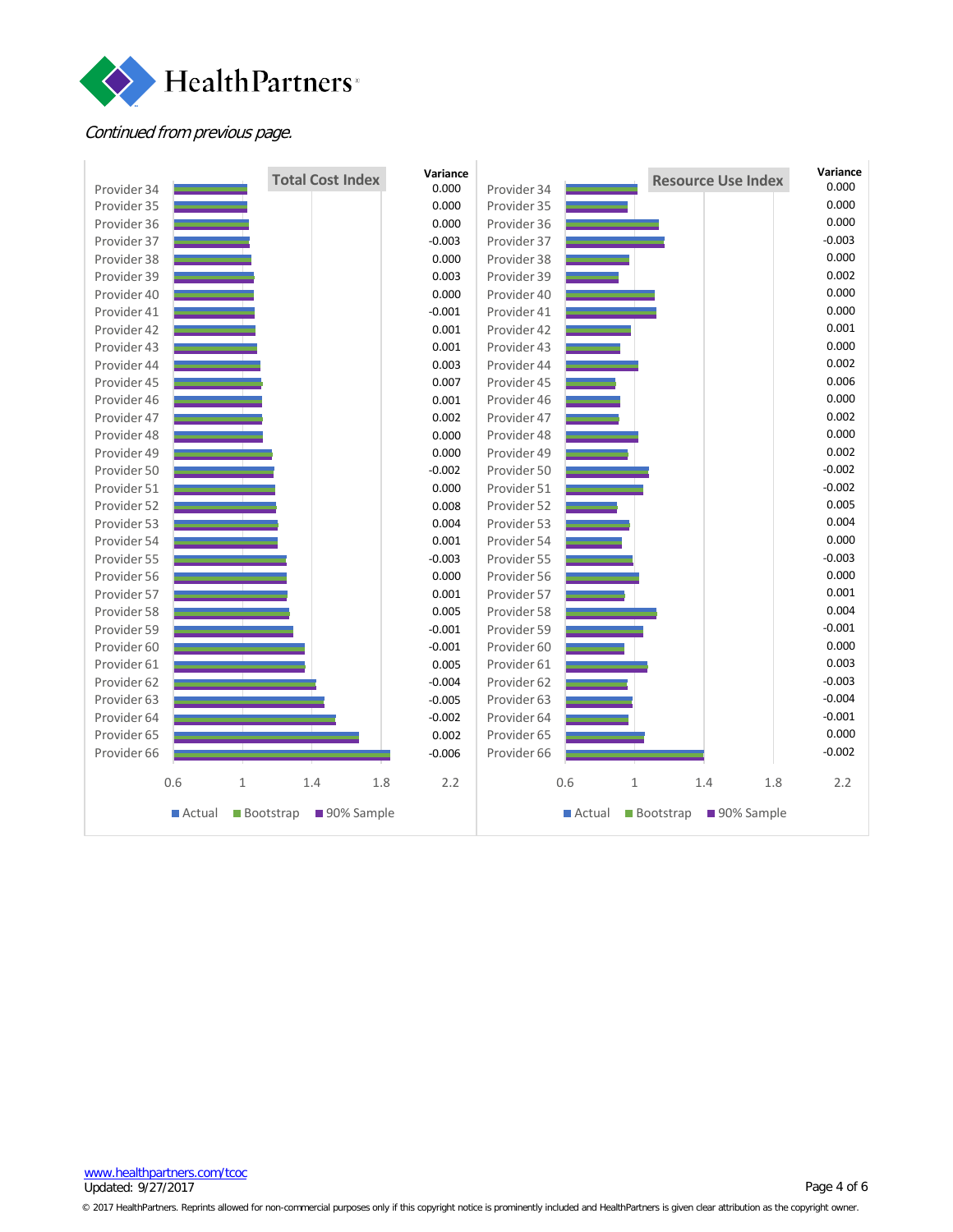

# <span id="page-4-0"></span>**Definitions and Examples**



# **Figure 1: Bootstrap Sampling – Unrestricted Random Sampling With Full Replacement**

**Figure 2: 90% Sampling – Simple Random Sample Without Replacement**